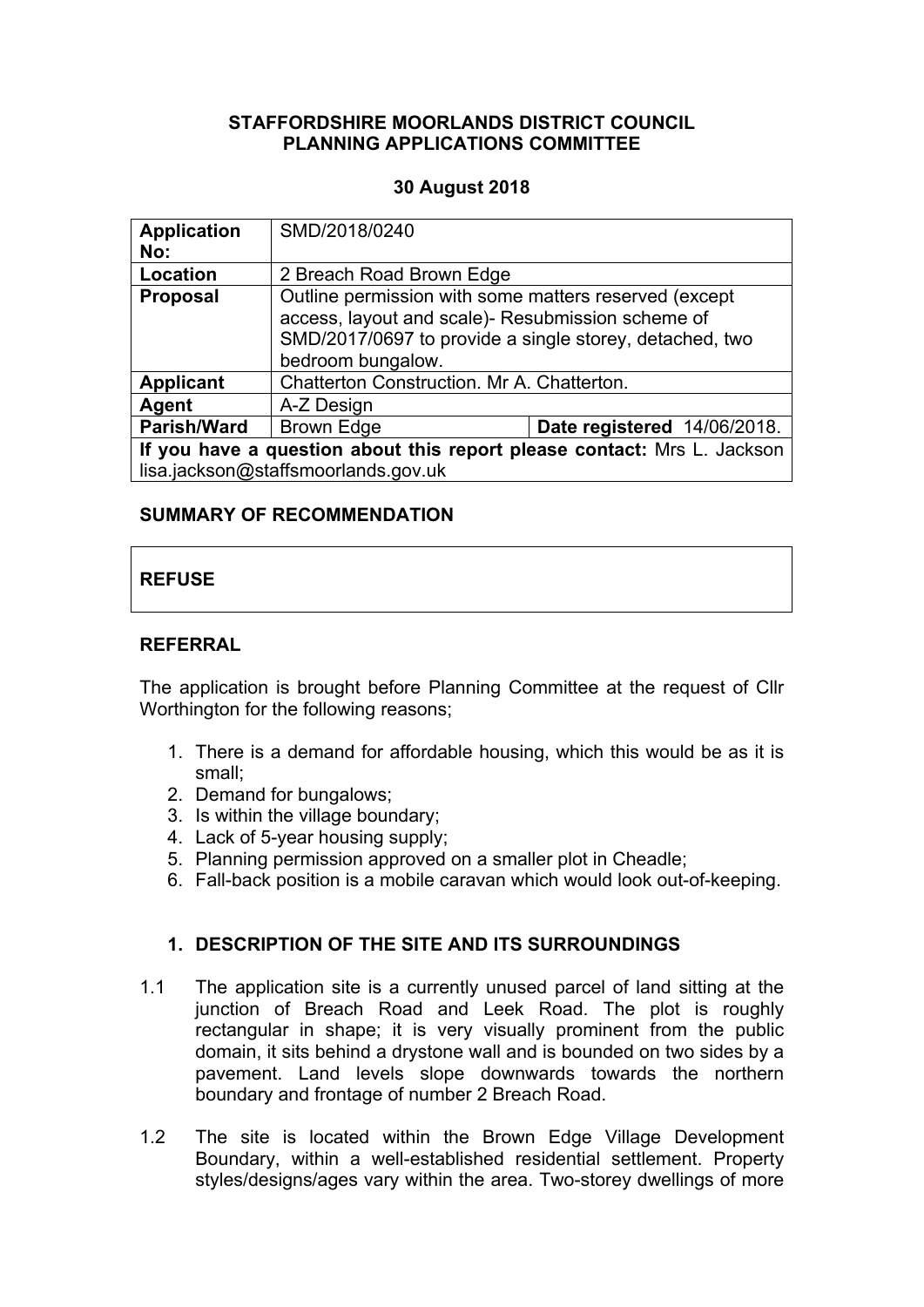modern appearance are located to the west. To the south, on the opposite side of Leek Road, are Heaton Villas, a row of terraced cottages, raised and set back from the road behind an array of planting and retaining walls. To the south-east is Poolfields Court, a simple development of mainly two-storey semi-detached dwellings in a cul-desac arrangement. Breach Road itself is set back from, and is lower in level to, Leek Road and was designed as the front of an estate (leading to Chestnut Road and Spring Crescent) with an open plan, green buffer entry, lined with trees. The trees to the south-east of the site along the green buffer have a blanket Tree Preservation Order upon them. This open plan estate entrance arrangement is replicated further to the south-east at the Greenfield Avenue entrance.

### **2. DESCRIPTION OF THE PROPOSAL**

- 2.1 This is an Outline planning application for the erection of a two bedroom, detached bungalow with consent also being sought for matters of access, layout and scale. Matters of appearance and landscaping are reserved for later determination. The submitted plan shows a pitched roof bungalow of gable design, orientated with its principal elevation facing towards the east with the side gable wall facing towards Leek Road at 90 degrees. The building is shown to have an 'L' shaped footprint, includes a projecting gable at the front of the dwelling and a ridge height ranging from between approximately 4.0m to 4.6m due to the sloping land levels. The bungalow would be set 2.0m away from the southern (Leek Road) boundary and 1.2m away from the western boundary. Land to the front of the bungalow near to the Leek Road/Breach Road junction is intended to be used for garden and parking space. There is an existing vehicular access drive leading to 2 Breach Road, this would be shared and used by any future occupant of the proposed bungalow.
- 2.2 The application is accompanied by a Design and Access Statement within which the applicants provide a brief history and assessment of the site. Details about layout, scale, appearance and access are also provided. The application, the details attached to it, including the plans, any comments made by residents and the responses of consultees can be found on the Council's website at:-

[http://publicaccess.staffsmoorlands.gov.uk/portal/servlets/ApplicationS](http://publicaccess.staffsmoorlands.gov.uk/portal/servlets/ApplicationSearchServlet?PKID=122356) [earchServlet?PKID=122356](http://publicaccess.staffsmoorlands.gov.uk/portal/servlets/ApplicationSearchServlet?PKID=122356)

### 3. **RELEVANT PLANNING HISTORY**

SMD/2014/0788 Outline planning permission with some matters reserved (except access) for a two storey house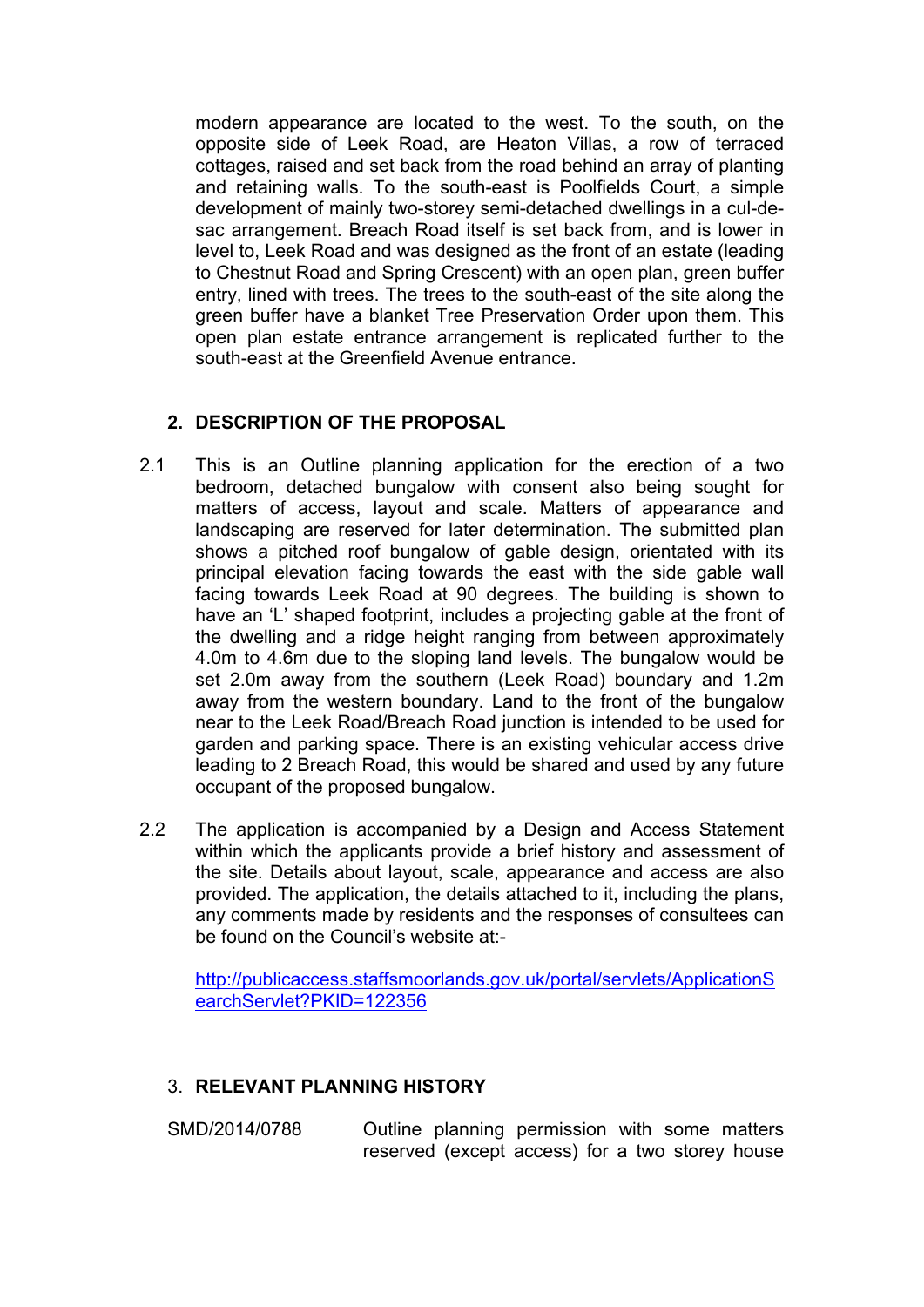and garage with parking spaces and associated works. Refused.

- SMD/2015/0411 Outline planning permission with some matters reserved (except access, layout and scale) for two storey dwelling and garage with parking spaces and associated works (resubmission of SMD/2014/0788). Refused.
- APP/B3438/W/16/3142723 Appeal against refusal of SMD/2015/0411. Appeal dismissed.
- SMD/2017/0697 Outline permission with matters reserved (except access, layout and scale) for dormer bungalow with two parking spaces. Withdrawn.

## **4. PLANNING POLICIES RELEVANT TO THE DECISION**

4.1 The Development Plan comprises:-

- Saved Staffordshire Moorlands Local Plan Proposals Map/Settlement Boundaries (Adopted 1998);
- The Staffordshire Moorlands Core Strategy Development Plan Document (Adopted 26<sup>th</sup> March 2014)

Staffordshire Moorlands Core Strategy Development Plan Document (Adopted March 2014)

4.2 The following Core Strategy policies are relevant to the application:-

- **SS1** Development Principles
- SS1a Presumption in Favour of Sustainable Development
- **SS6a** Larger Villages Area Strategy
- SD1 Sustainable Use of Resources
- H1 New Housing Development
- H2 Affordable and Local Needs Housing
- DC1 Design Considerations
- T1 Development and Sustainable Transport

#### Emerging Staffordshire Moorlands Local Plan

#### National Policy Guidance

Paragraph 48 of the newly adopted NPPF states that:

"…decision-takers may also give weight to relevant policies in emerging plans according to: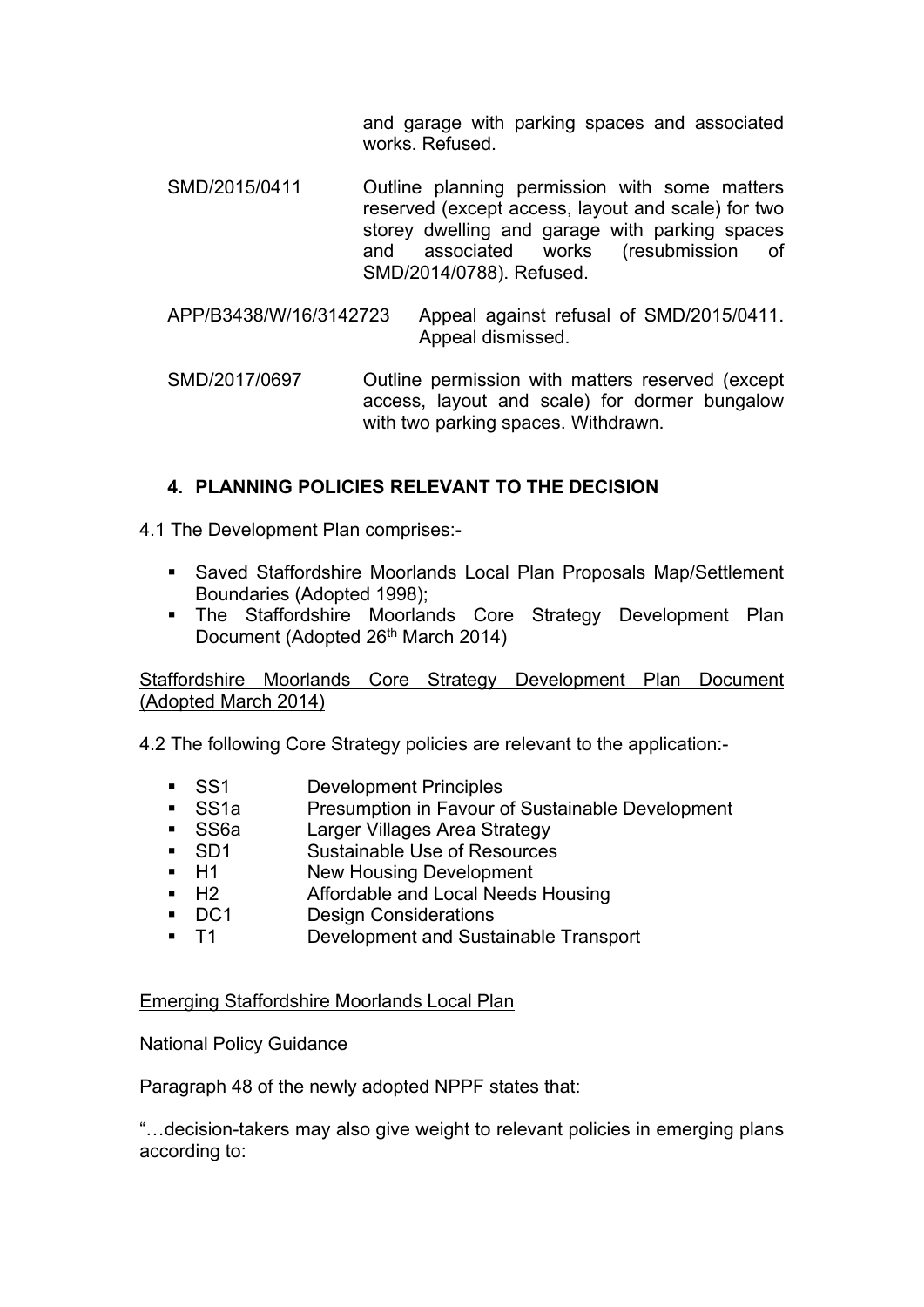- the stage of preparation of the emerging plan (the more advanced the preparation, the greater the weight that may be given);
- the extent to which there are unresolved objections to relevant policies (the less significant the unresolved objections, the greater the weight that may be given); and
- the degree of consistency of the relevant policies in the emerging plan to the policies in this Framework (the closer the policies in the emerging plan to the policies in the Framework, the greater the weight that may be given).

#### Local Plan Process

The Council agreed to publish the Local Plan Submission Version for representations in February 2018. At this point, the Council agreed that the Local Plan was "sound". Formal representations were then invited from residents, businesses and other stakeholders to provide them with the opportunity to support or challenge the soundness or legal compliance of the Local Plan. This stage in the process followed three previous public consultations since 2015 which had informed the preparation of the Local Plan alongside a comprehensive evidence base.

In June 2018, the Council subsequently agreed to submit the Local Plan Submission Version to the Secretary of State for examination. An examination in public will now be held this Autumn in order to determine whether the Local Plan is sound and legally compliant. Subject to the findings of the appointed inspector, the Local Plan is expected to be adopted in the Spring of 2019. At his point, it will supersede the adopted Core Strategy and become part of the statutory development plan for the District.

In this context, the Council's position on the weight to be given to the policies contained in the Local Plan Submission Version in terms of the three criteria set out in Paragraph 48 of the NPPF is as follows:

- The stage of preparation  $-$  the Local Plan is now at an advanced stage of preparation as the Council has submitted it to the SoS for examination;
- The extent to which there are unresolved objections to relevant policies; this varies depending on the policy in question;
- The degree of consistency of policies with the NPPF given that the Council has submitted a Local Plan that it considers to be sound, all policies are deemed to be consistent with the NPPF.

#### Emerging Policies

The following policies and their weighting are considered to be relevant to this application: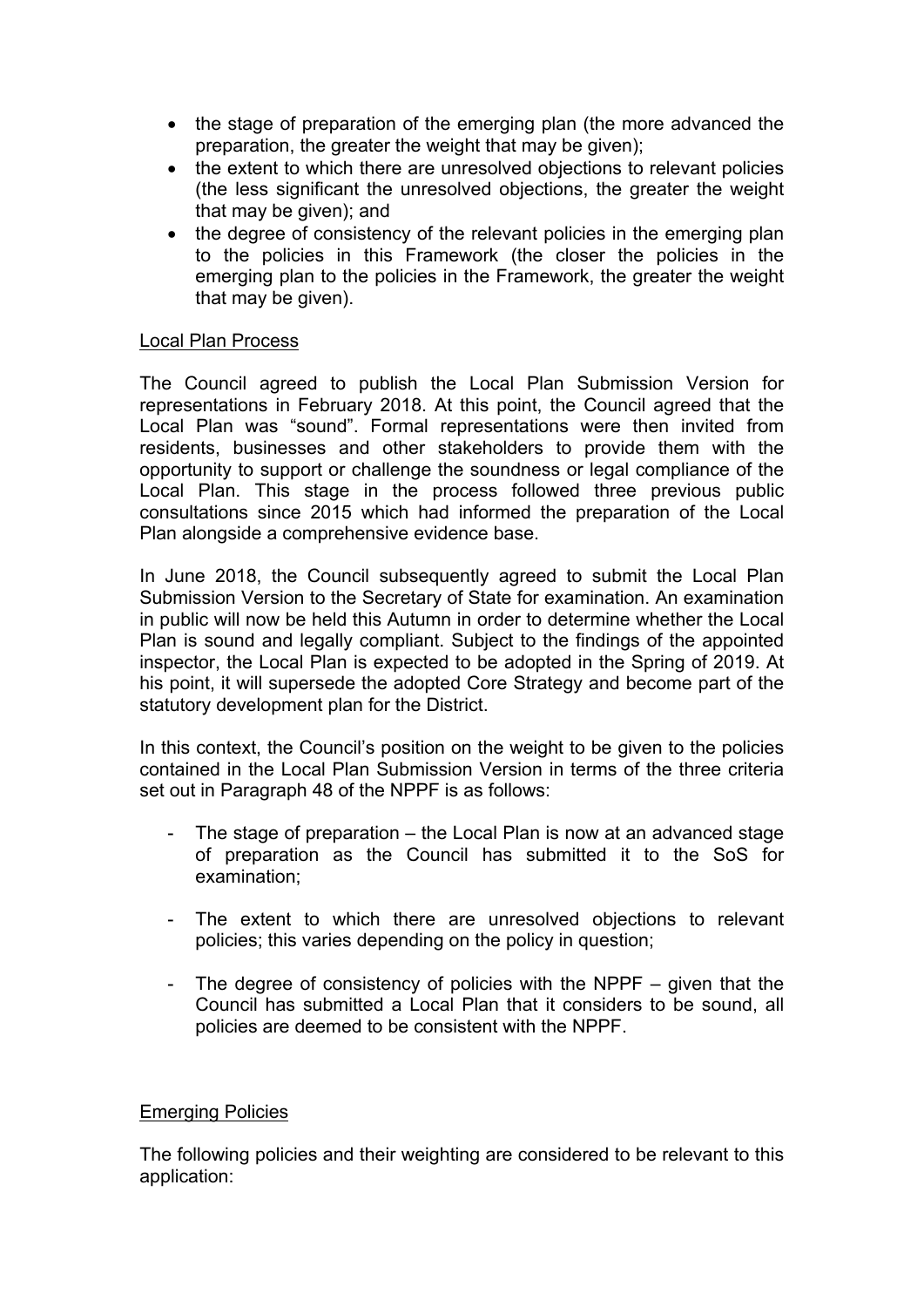- SS1 Development Principles (Moderate)
- SS1a Presumption in Favour of Sustainable Development (Significant)
- SS2 Settlement Hierarchy (Limited)
- SS3 Future Provision and Distribution of Development (Limited)
- SS8 Larger Villages Areas Strategy (Limited)
- SD1 Sustainable Use of Resources (Limited)
- H1 New Housing Development (Limited)
- DC1 Design Considerations (Moderate)
- T1 Development and Sustainable Transport (Moderate)
- T2 Other Sustainable Transport Measures (Moderate)

National Planning Policy Framework (NPPF July 2018)

The following NPPF sections are relevant;

- 5: Delivering a sufficient supply of homes.
- 6: Building a strong, competitive economy.
- 9: Promoting sustainable transport.
- 11: Making effective use of land.
- 12: Achieving well-designed places.

National Planning Policy Guidance

#### Supplementary Planning Guidance

Space About Dwellings.

Design Principles for Development in the Staffordshire Moorlands: New Dwellings and Extensions to Dwellings.

#### Supplementary Planning Document

Staffordshire Moorlands Design Guide

Communities and Local Government:

Technical housing standards – nationally described space standard.

### **4 CONSULTATIONS CARRIED OUT**

5.1 A Site notice has been displayed and neighbouring properties notified.

| Site Notice | Consultation period expires: 31/07/2018.                         |
|-------------|------------------------------------------------------------------|
|             | Neighbour Notification   Consultation period expires: 06/07/2018 |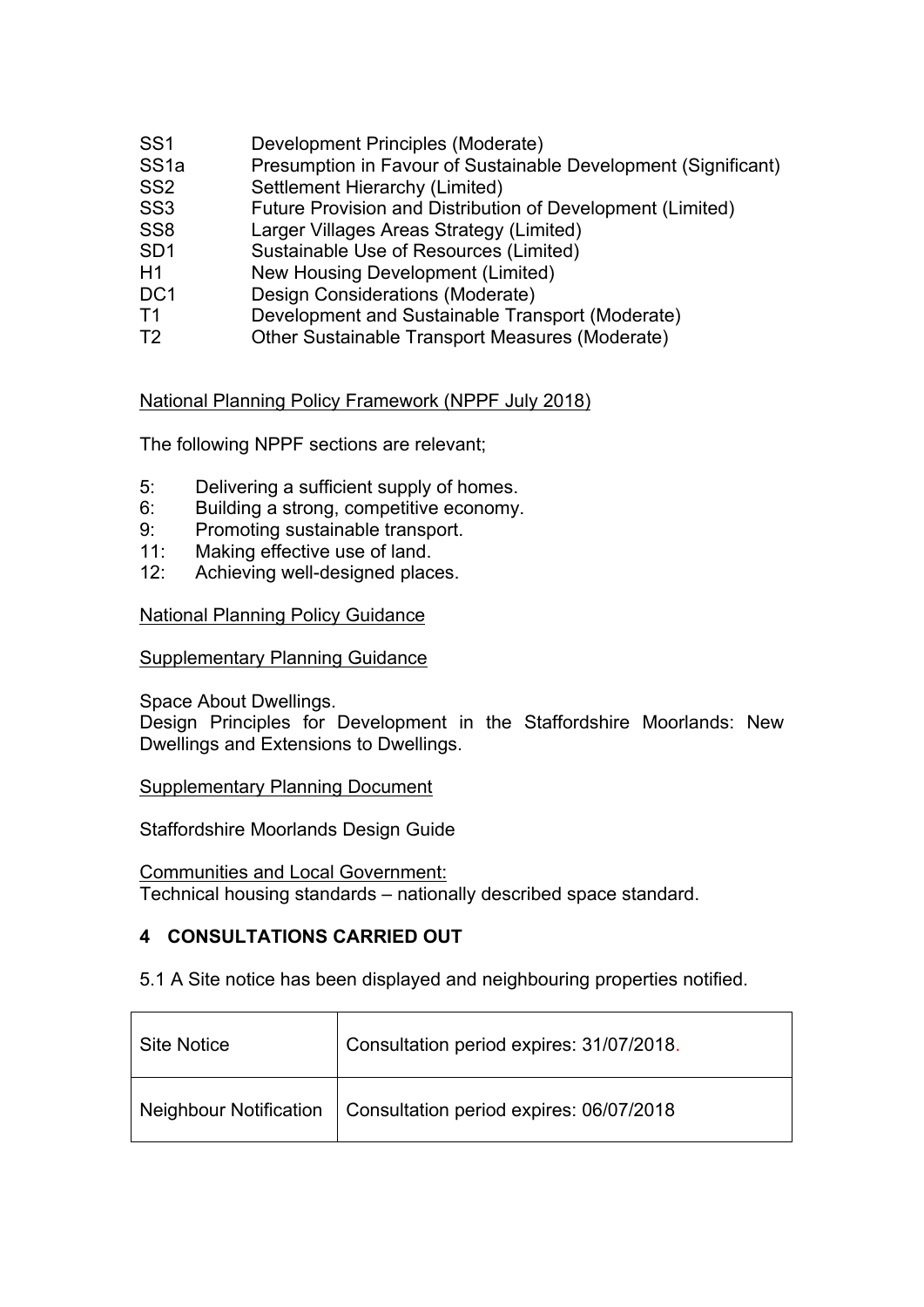**Public Comments:** One letter of representation received which can be summarised as follows;

- Building a house in front of another on a bad corner and bad pull out to a main road is not practical;
- No space for the cars and lorries that would have to be there when delivering materials;
- Space is too small and not level;
- Damage to underground cables;
- Would cause a lot of hassle, disruption and noise.

**Brown Edge Parish Council:** Councillors agreed to object to this proposal on the following grounds:

- 1. Dangerous Access on corner of B5051 main Breach Road and entrance to Breach Road estate.
- 2. Over Development of site. The new dwelling would appear cramped within the site.
- 3. The distance of 11 metres between properties is too small and materially harmful to Nos. 2 & 4 Breach Road.]

**Severn Trent Water:** The proposal has minimal impact on the public sewerage system therefore there are no objections to the proposals and no drainage condition is required.

**Staffordshire County Council Highways:** No objections on highways grounds subject to conditions. Severn Trent Water advise that there may be a public sewer located within the application site. STW's statutory sewer records do not show any public sewers within the area specified but there may be sewers that have been recently adopted under the Transfer Of Sewer Regulations 2011. Public sewers have statutory protection and may not be built close to, directly over or be diverted without consent and contact must be made with Severn Trent Water to discuss the proposals. Severn Trent will seek to assist in obtaining a solution which protects both the public sewer and the building.

### **5 OFFICER COMMENT AND PLANNING BALANCE**

#### **Policy Context and Principle of Development**

- 5.1The Local Planning Authority is required to determine planning applications in accordance with the development plan, unless there are material circumstances which indicate otherwise and in determining these applications, it shall have regard to the provisions of the Development Plan, in so far as material to the application and to any other material considerations.
- 5.2Paragraph 73 (NPPF July 2018) requires the council to identify a five-year supply of deliverable housing land, including a 5% buffer to allow for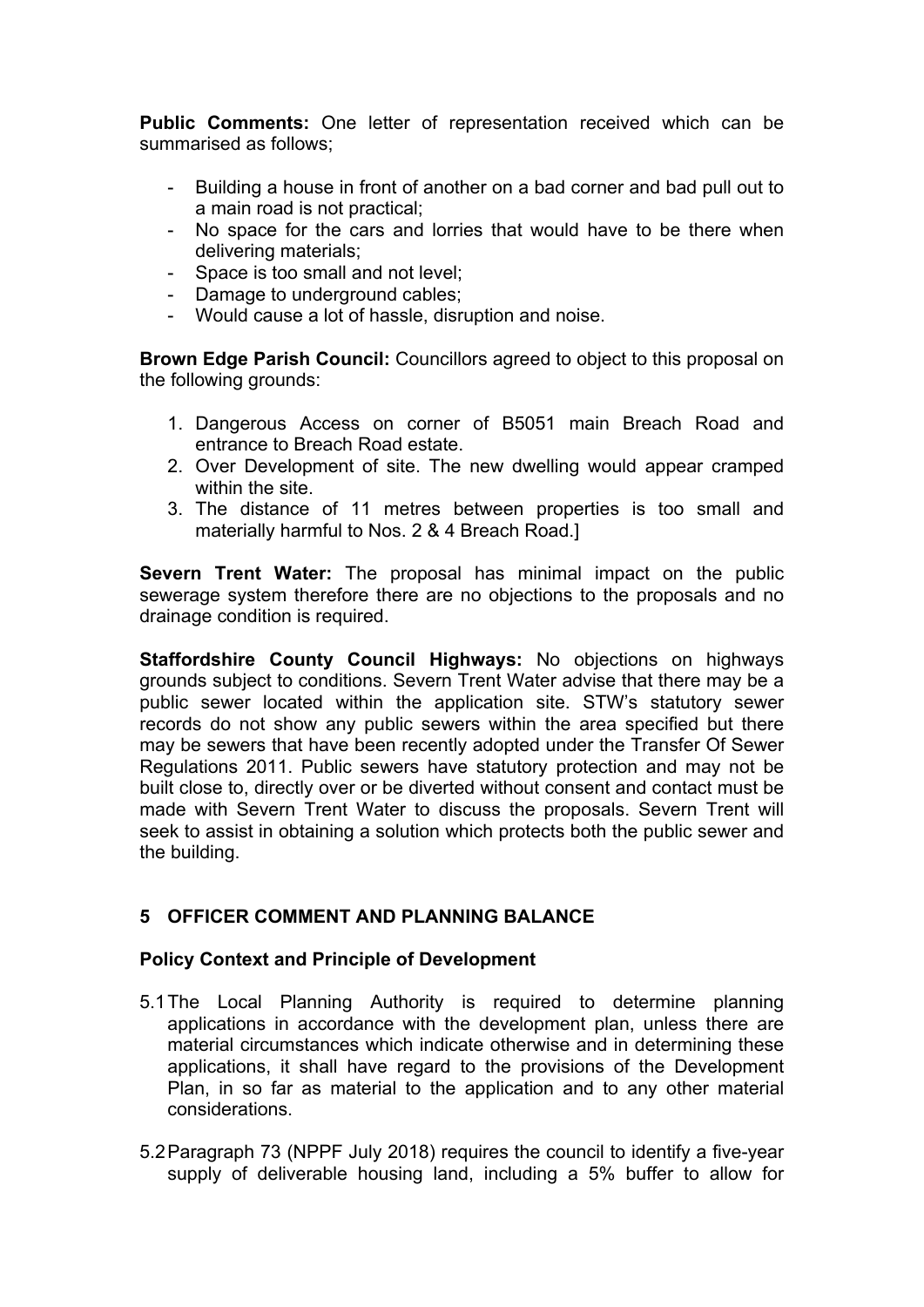choice and competition in the market or, in this instance, 20% where there has been a significant under delivery of housing over the previous three years, to improve the prospect of achieving the planned supply. It is acknowledged that the council cannot demonstrate a five year housing land supply and as of 31<sup>st</sup> March 2017 the figure was 1.99 years.

- 5.3Paragraph 11 of the National Planning Policy Framework (July 2018) states that plans and decisions should apply a presumption in favour of sustainable development. For decision-takers this means: "(c) approving development proposals that accord with an up-to-date development plan without delay; or (d) where there are no relevant development plan policies, or the policies, which are most important for determining the application are out-of-date, granting planning permission unless: (i) the application of policies in this Framework that protect areas or assets of particular importance provides a clear reason for refusing the development proposed; or (ii) any adverse impacts of doing so would significantly and demonstrably outweigh the benefits when assessed against the policies in this Framework taken as a whole". NPPF para 8 identifies the three dimensions to sustainable development as economic, social and environmental. The National Planning Policy Framework is a material consideration in planning decisions.
- 5.4Policy SS1 of The Staffordshire Moorlands Core Strategy identifies that development should contribute positively to the social, economic and environmental improvement of the Staffordshire Moorlands. Core Strategy policy SS1a establishes a 'Presumption in Favour of Development' in line with National Planning Policy where (1) planning applications that accord with policies within the Core Strategy will be approved without delay and (2) where there are no relevant policies or they are out of date, the Council will grant planning permission unless material considerations indicate otherwise considering:-
	- I. Any adverse impacts of granting permission would significantly and demonstrably outweigh the benefits, when assessed against the policies in the National Planning Policy Framework (NPPF) taken as a whole, or,
	- II. Specific policies in within the Framework indicate that development should be restricted.
- 5.5 Core Strategy policy SS6a identifies the larger villages within the District of which Brown Edge is one. Within these settlements encouragement is given to retaining and enhancing their role as service centres including providing for the bulk of housing need. This application is for a single dwelling and therefore the affordable housing/tenure requirements are not triggered in accordance with the requirements of Core Strategy policy H2.
- 5.6 The site is within an identified settlement boundary and previous applications (including a dismissed appeal, discussed later in the report) have accepted that it is within a sustainable location. However, for the reasons outlined within this report the application is not considered to be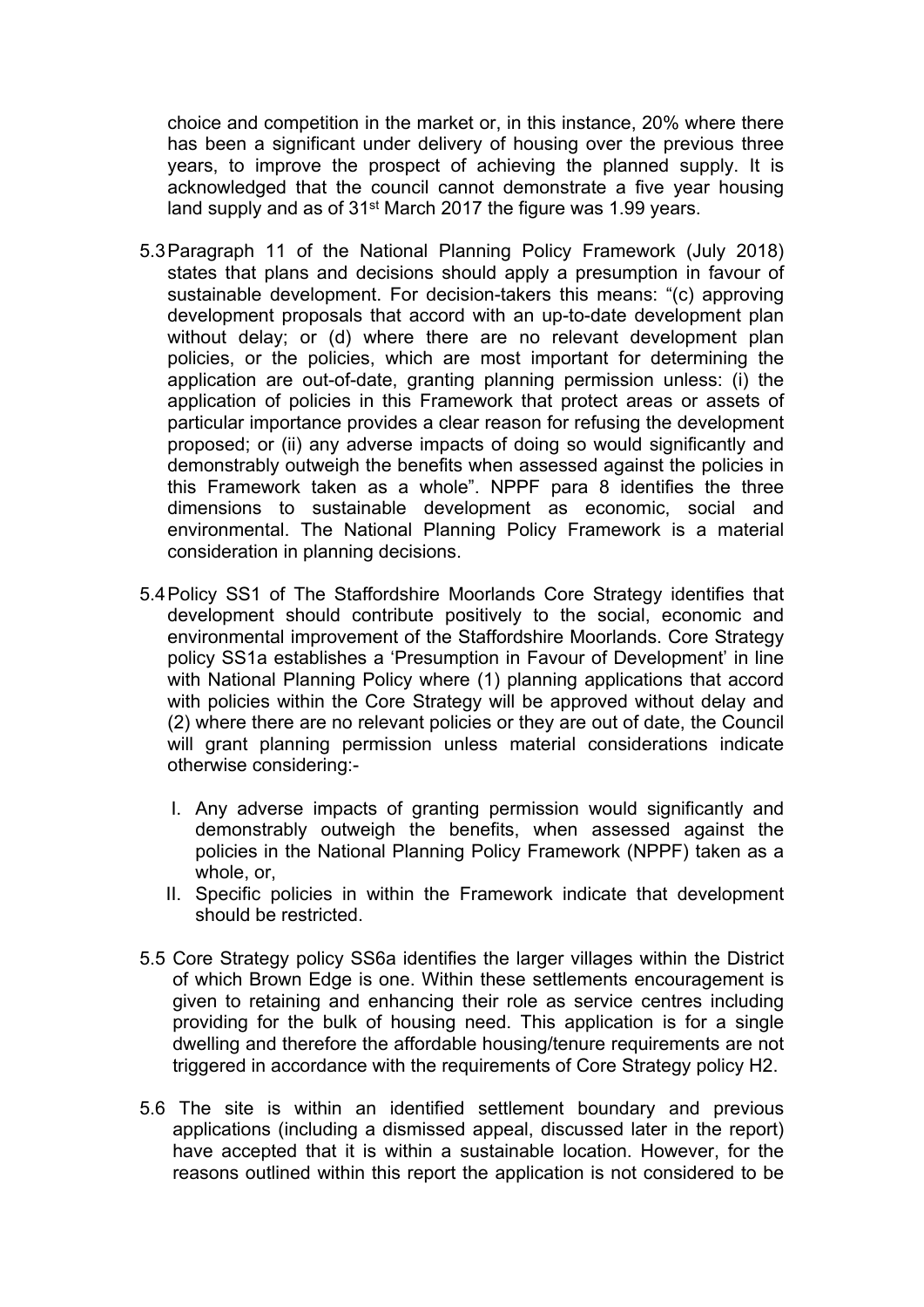acceptable. Matters of appearance and landscaping are reserved for later consideration.

### **Design and Visual Impact (Character and Appearance)**

- 5.7 Core Strategy policy H1 'New Housing Development' states that 'all development will be assessed according to the extent to which it provides for high quality, sustainable housing' and having regard to the location of the development and the characteristics of the site. Policy DC1 requires that all developments shall be well designed and reinforce local distinctiveness by positively contributing to, and complementing the character and heritage of, an area. Development should be of a high quality, adding to the value of a local area, be designed to respect the site and its surroundings and promote a positive sense of place and identity through its scale, density, layout, siting, landscape, character and appearance.
- 5.8 The NPPF (July 2018) places great importance to the design of the built environment, in particular paragraph 130 clarifies that permission should be refused for development of poor design that fails to take the opportunities available for improving the character and quality of the area. Approval of access, layout and scale is sought; access matters are discussed later in the report. Consideration must be given to the way in which the new dwelling and any open space is provided and how the dwelling is situated and orientated in relation to surrounding buildings and spaces. Consideration must also be given to the dimensions of the proposed bungalow and the resultant impact of the building in relation to its surroundings.
- 5.9 Members will note that there have been three previous applications for residential development on this site. Two have been refused (one dismissed at appeal) and one withdrawn. The two refused applications were outline schemes proposing a two-storey, detached dwelling. The reasons for refusal included location, scale, siting, impact on the openness of Breach Road, over-development of a restricted site, lack of private amenity space and neighbour amenity impact. The scheme has now been reduced to a single storey development and, in its own right, there are no objections to the design of the dwelling. It is acknowledged that the applicant has tried to address the Inspectors concerns of scale by reducing the scheme to a single storey property but in doing so has introduced new concerns about the design and scale of the building in relation to its surroundings. No other single storey dwellings are seen in close proximity to the application site. A bungalow on this plot would be at odds with it surroundings and seen in the context of two storey developments. It is noted that matters of appearance are reserved but it is highly likely that a very similar design of dwelling (in terms of windows/door arrangement) would come forward. Details such as materials/windows/doors would all be dealt with at Reserved Matters stage.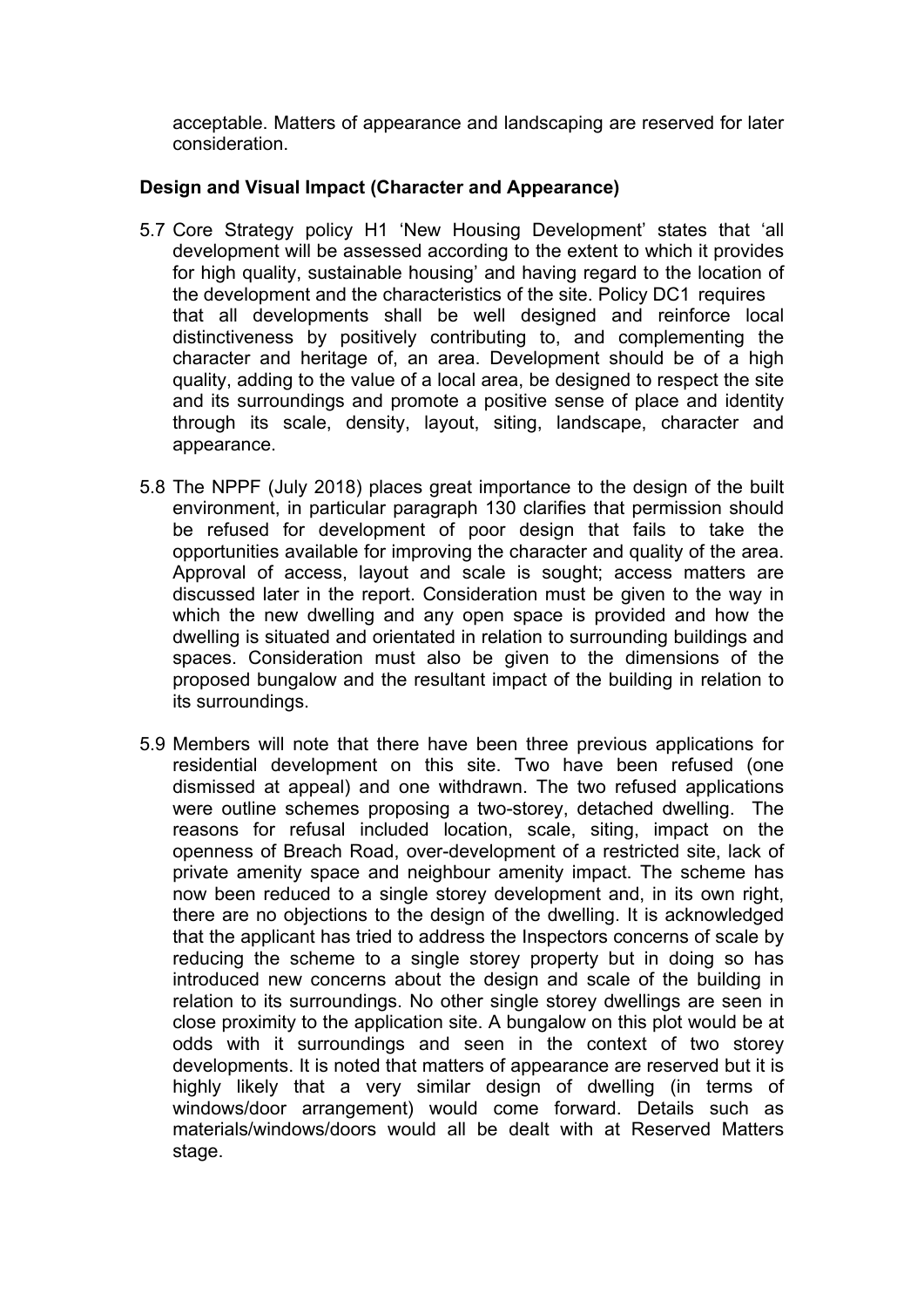5.10 The application site is partly separated from 2 Breach Road by a timber panel fence. The plot is not a logical infill site; nor is it large enough to accommodate a dwelling and suitable external amenity space. The site originally formed part of a larger domestic curtilage resulting from the original, planned layout of Breach Road; the character of which is terraced and semi-detached dwellings fronting the highway across their respective front gardens/parking areas. There is an identifiable building line along Breach Road and the placement of a dwelling in the location identified would significantly undermine the design of the estate and the openness of the area at this point, which was achieved by setting the estate back from the road and behind open space. The development would appear as a visually intrusive and incongruous form of development within the streetscene. Newer houses to the west and south-east are seen as separate developments to the Breach Road properties. Indeed, the new dwelling would turn its back on the properties to the west and it would undoubtedly be seen as an out of context continuation of the Breach Road estate. Whilst the applicant has reduced the size of the dwelling from a two-storey to a single storey property it is still considered that the development would appear cramped due to the bungalow footprint within the restricted/small plot size and at odds with the arrangement of surrounding properties

#### **Residential Amenity**

- 5.11 There are two aspects of residential amenity to consider. Firstly, amenity matters in respect of the proposed dwelling (future occupants) and secondly the resultant impact of the development upon existing, surrounding residents. The submitted plan clearly shows the intended location, size, positioning and height of the bungalow. The plan also shows the layout of amenity/parking space. The dwelling would have its own off-road parking area (sufficient from a highways perspective and discussed later in the report) and external amenity space. The rear wall of the bungalow would be sited only 1.2m away from the western boundary. There would only be a 1.2m separation distance between the northern site boundary and the side, gable wall. A 2.0m strip of land would separate the southern boundary with the gable wall fronting onto Leek Road. These narrow areas would not provide any meaningful amenity space; they simply allow pedestrian circulation around the outside of the property. The main amenity space is to the front of the house, the part of the plot which is near to the junction of Breach Road and Leek Road; the application plan labels this area as 'garden and parking areas as required.'
- 5.12 The amenity standards (detailed in the Space About Dwellings Supplementary Planning Guidance) concerning garden lengths and garden areas are noted. If Permitted Development Rights have not been removed then the applicable amenity space area standard would be at least 85 square metres (14m long garden). If Permitted Development Rights are removed the standard is then 65 square metres (11m garden length). The proposed amenity area is approximately 86 square metres.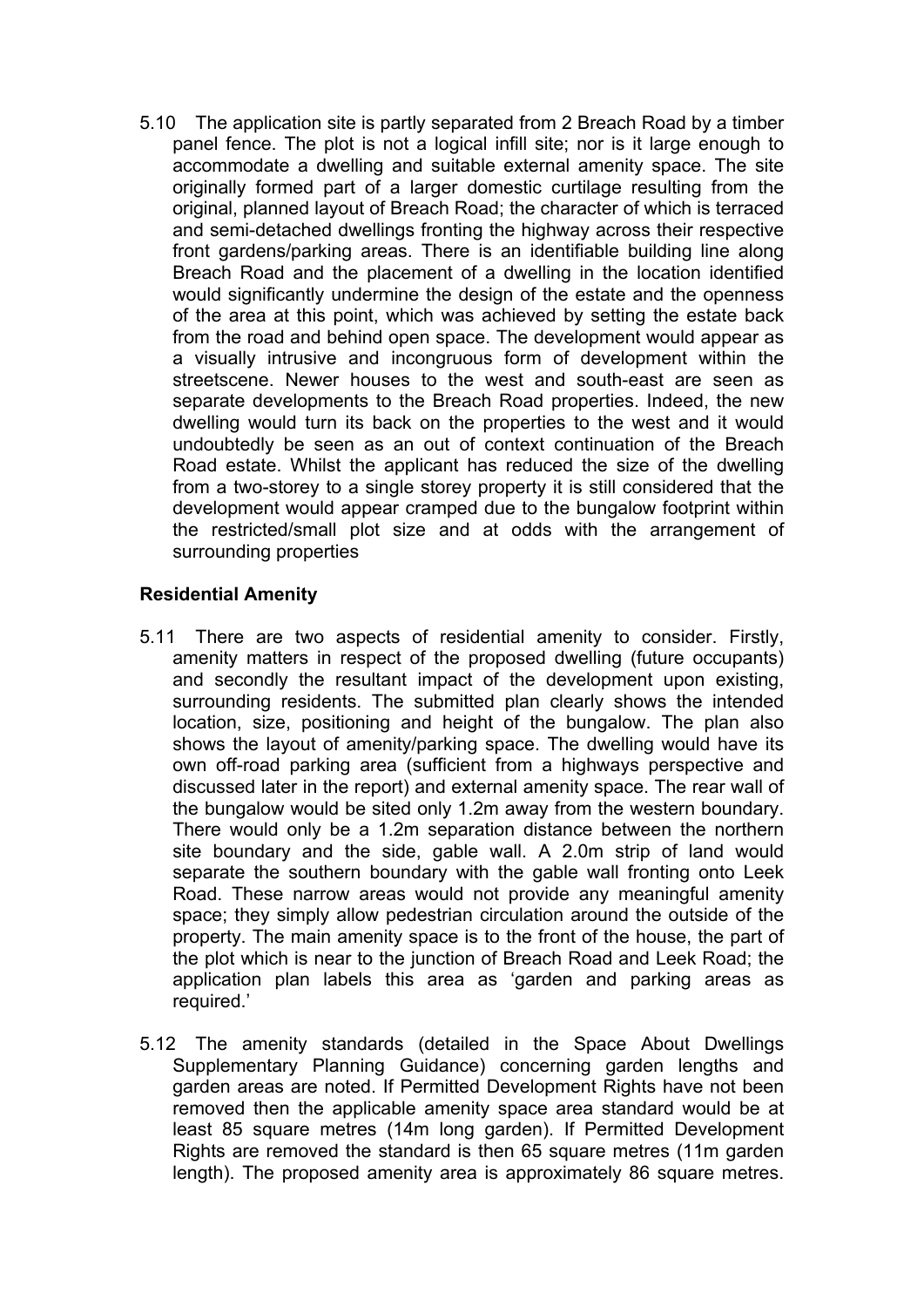However, the Space About Dwellings standards require this to be garden area, not an area which would be shared with parked vehicles, as would be the case here. It must be a meaningful, useable space and must not be overlooked other than by immediate neighbours. It is considered that the plot is too small to accommodate a dwelling and the required satisfactory amenity space. Furthermore the positioning of the plot at the Leek/Breach Road junction would result in an amenity space which was very much visible and overlooked from the public domain. During consideration of the dismissed appeal the Planning Inspector noted that the proposed outdoor amenity space would suffer an unacceptable degree of overlooking from the adjacent pavement which is at a higher level. This is still the case. There is also consideration of overlooking from the Breach Road footpath to further render the amenity space unsatisfactory. The plans show the intent to erect a 1.8m high fence to the rear of the newly aligned wall along the Leek Road boundary (following on from the footpath widening). Whilst boundary details would be considered at Reserved Matters stage (landscaping) it is considered that in order to provide any meaningful privacy the boundary screening would have to be substantial, having street scene, visual impact implications and providing a poor amenity space.

- 5.13 The plan shows principal windows being located to the southern and eastern elevations. Although the window positioning/arrangement/sizes would fall under the remit of 'appearance' at reserved matters stage, the plan does again assist in demonstrating that the plot is not of a suitable size for a dwelling. The indicative principal kitchen window would only be 2.0m away from the southern boundary which conflicts with the 'Site Boundary or Solid Obstructions' standards within the 'Space About Dwellings' SPG. In the case of this application the standard requires a 6.0m separation distance between a principal window and any site boundary or solid obstruction which is higher than the top of the window, this standard is in place to secure satisfactory outlook and daylight into principal living spaces. It demonstrates that the only suitable elevation for containing principal windows is to the front (eastern facing elevation) as it would not be possible to reposition the dwelling a further 4.0m to the north.
- 5.14 Not only are there concerns regarding the external amenity spaces, the internal arrangement is also unsatisfactory. Consideration must be given to the Technical Housing Standards – Nationally Described Space Standard (Department for Communities and Local Government-DCLG). The application is for a detached, two-bedroom bungalow where, in accordance with the DCLG standards a dwelling such as this should provide 61 square metres of internal floor space. The proposal is for a dwelling with approximately 48.6 square metres of internal floor space which is significantly below the nationally described standards. The shortfall of internal amenity space results in a proposal which would not be able to offer high standards of amenity; it is a further indicator that the plot is unsuitable for residential development, contrary to Core Strategy policy DC1 and paragraph 127 of the NPPF.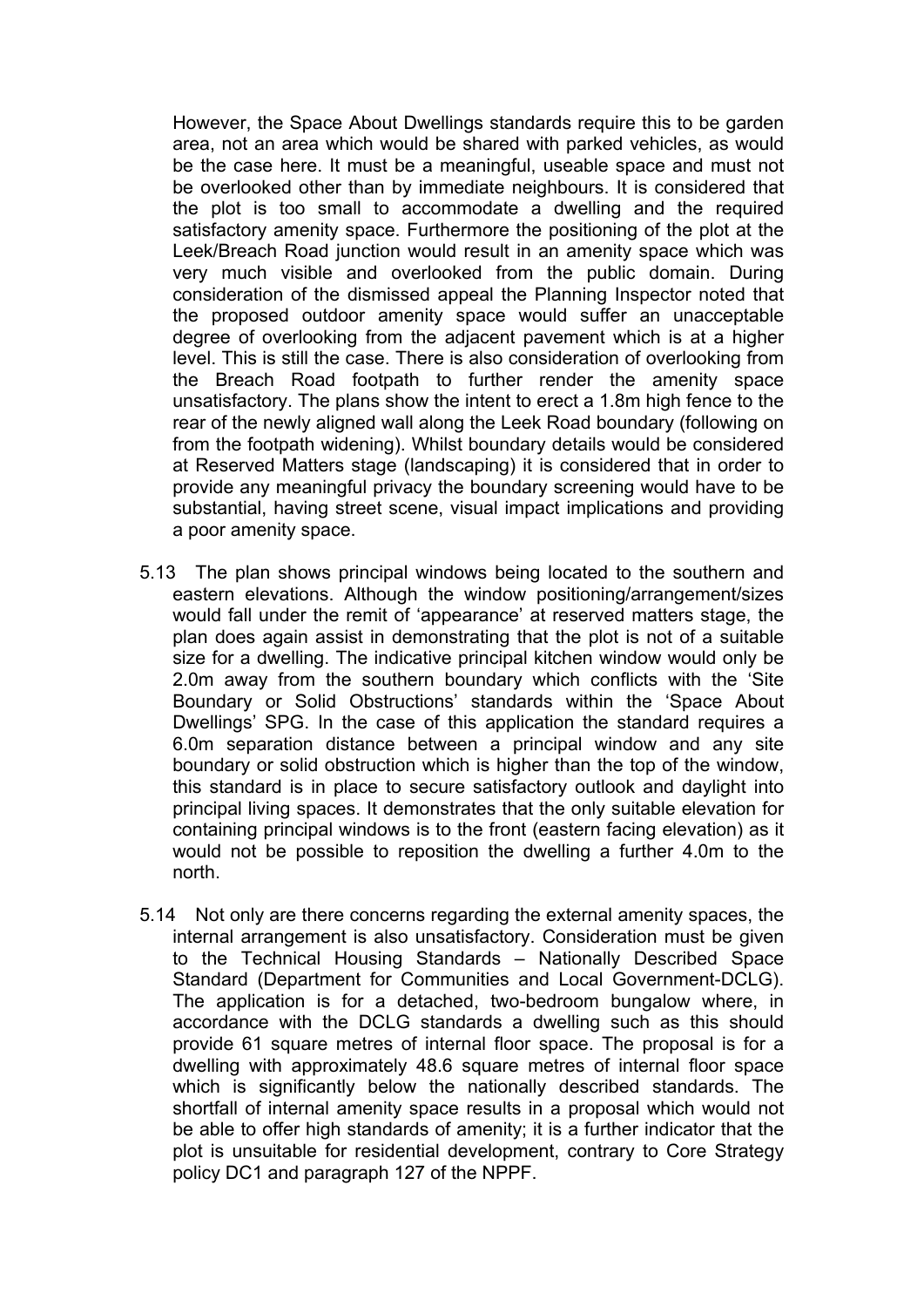5.15 Previous applications raised objections to the resultant amenity impact upon occupants of surrounding properties; the Inspector upheld this objection in dismissing the appeal. It is recognised that the applicant has reduced the scale and overall bulk of the dwelling in an effort to overcome the concerns. However the presence of a dwelling directly in front of principal windows is unacceptable, it would be intrusive, overbearing, unneighbourly and bring the comings and goings of everyday life closer to the front door and windows of a neighbour by reason of an unconventional relationship and unnecessary development. It is noted that the two-storey dwelling to the side of the site (west) will not have its current level of amenity compromised due to the application site being lower in level. There would be no impact upon the Heaton Villas terrace across the road due to the separation distance (intervening road) and the fact that these dwellings are at a higher level.

### **Highways / Access**

5.16 The NPPF and Core Strategy policies DC1 and T1 require that all development proposals secure safe and suitable access to a site whilst making a contribution towards meeting parking requirements and ensuring that all new development can be satisfactorily accommodated within the highway network. Development should be located within areas that are accessible by sustainable travel modes. It is clear that the application site is located within a sustainable area. The scheme proposes the shared use of the current vehicular access to number 2 Breach Road and would also involve widening part of the Leek Road pavement which runs alongside the southern boundary. The County Highways officer raises no objections to the scheme subject to compliance with conditions.

### **Drainage**

5.17 Connections would be made to the existing foul drainage system and surface water would be drained to the main sewer. Severn Trent Water (STW) have commented on the scheme, confirming that they do not have any objections to this arrangement and that they do not require any further drainage condition to be applied. STW do advise that there may be a public sewer located within the application site and although their statutory records do not show any public sewers there may be some that have been recently adopted under the Transfer of Sewer Regulations 2011. STW also comment that public sewers have statutory protection and may not be built close to, directly over or be diverted without consent.

#### **Section 106 Matters**

5.18 The scheme for 1 dwelling does not trigger the requirement for any S106 contributions.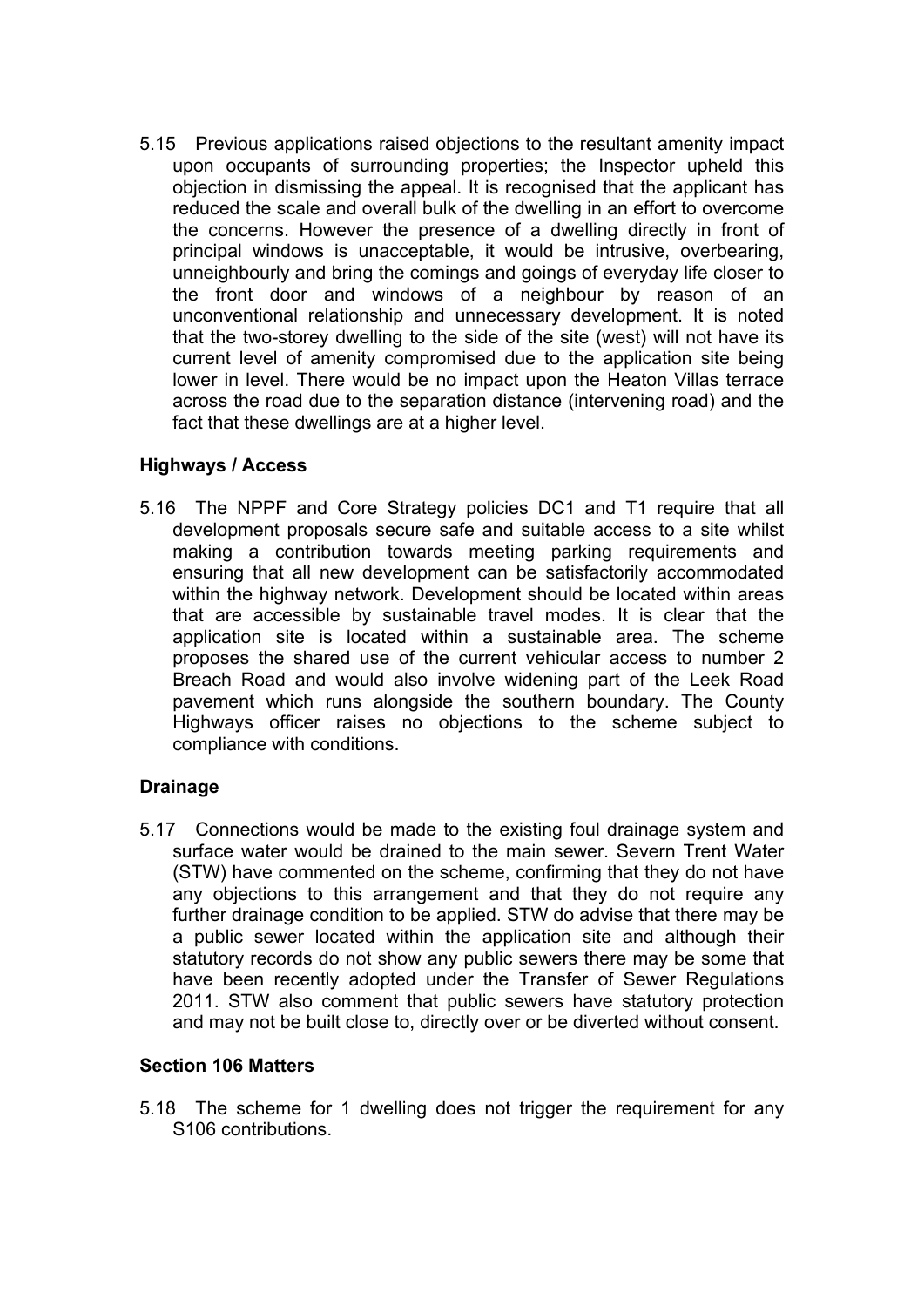### **Conclusion and Planning Balance**

5.19 The Framework sets out a presumption in favour of sustainable development. Paragraph 8 of the National Planning Policy Framework (July 2018 NPPF) identifies three dimensions to sustainable development i.e. economic, social and environmental, which should not be undertaken in isolation. Approval of the application would result in a small contribution towards housing land requirements at a time when the council cannot demonstrate a 5 year supply of deliverable housing land. NPPF paragraph 11 sets out the presumption in favour of supporting sustainable proposals (where there are out-of-date policies) unless the adverse impacts of doing so would demonstrably outweigh the benefits. This is an amended scheme following on from refusals and a dismissed appeal. It is acknowledged that the applicant has made alterations to the proposal in an attempt to address the previous objections. In its favour, the application site is located within a sustainable area; it can easily be accessed and is within reasonably close proximity to a number of services and facilities. However, it is considered that the provision of a single dwelling which does not achieve the nationally described living space standards would not outweigh the resultant adverse impacts of the development (as outlined above) and although the footpath would be widened as a result of the scheme this does not outweigh the identified harm.

### **6 OFFICER RECOMMENDATION**

- **A) Outline Planning Permission is refused for the following reason(s):-**
- **1. The proposed development by reason of its layout, scale and location would constitute overdevelopment of the plot and compromise the openness of the Breach Road frontage to the significant detriment of the character and appearance of the site and its immediate surroundings. It would introduce a building which would be at odds with the scale of its surroundings by being seen in the context of two-storey developments. The application is therefore contrary to policies SS1, SS1a, SS6a, H1 and DC1 of the Core Strategy Development Plan Document (26th March 2014), Staffordshire Moorlands Design Guide and the National Planning Policy Framework (July 2018) section 12**
- **2. The proposal would significantly lack internal amenity space and can not demonstrate sufficient suitable, private, external amenity space by reason of its corner plot location and would result in an ability for unacceptable overlooking from the public domain and would therefore provide an insufficient standard of amenity for future occupants. The application is therefore contrary to policies SS1, SS1a, SS6a, H1 and DC1 of the Core Strategy Development Plan Document (26th March 2014), Space About Dwellings (SPG), the National Planning Policy Framework (July 2018) section 12 and**